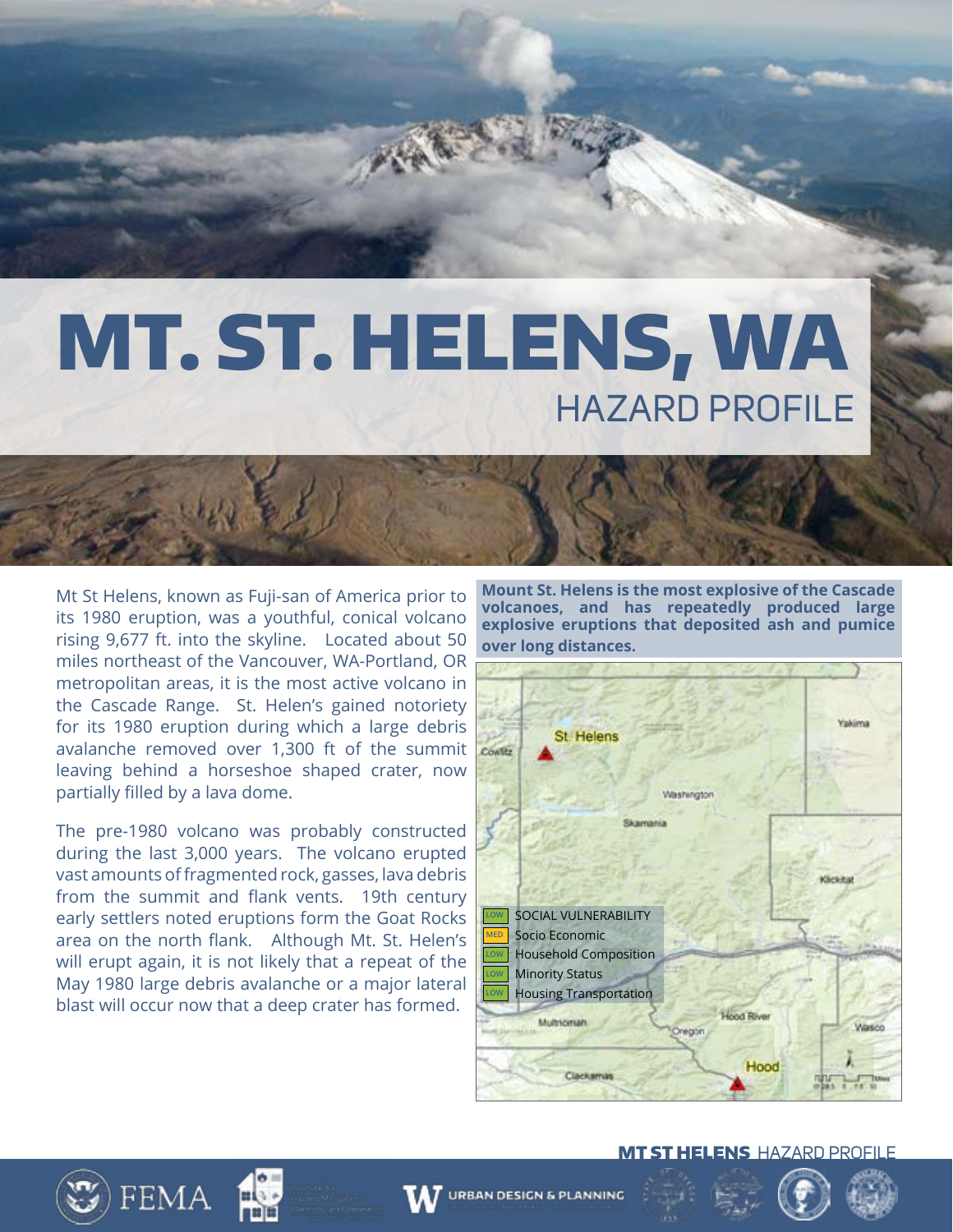## AREAS OF IMPACT



### MONITORING

The USGS maintains a robust monitoring program at the volcano to detect signs of renewed unrest and works with Federal, State, and local agencies to develop crisis plans and risk-mitigation strategies.

- Seismometers: The largest seismic monitoring array of all Cascade Range volcanoes. Millions of earthquakes, as well as other non-earthquake signals (e.g., rock falls, explosions, avalanches, glacier quakes, helicopters) have been recorded.
- Sediment Retention Dam Threatened: Formation of a panel to help agencies determine the pros and cons of a permanent fix for the again Spirit Lake Dam.
- GPS to study ground deformation & Multiple types of cameras are used to monitor volcanic activity
- Gas Emissions Studies: Direct measurement of fumaroles on the ground, Airborne measurements of eruption plumes & Analysis of water chemistry for gas content
- Observation Flights: FLIR (forward looking infrared monitoring instrument) mounts on the nose of a helicopter
- Hydrology: The USGS, in cooperation with the U.S. Army Corps of Engineers (USACE), operates four gauging stations to measure surface water flow and amount of suspended sediment in the rivers draining Mount St. Helens.
- Ash Cloud Simulation: models the potential path of an ash cloud if an eruption were to occur from Mount St. Helens today. https://volcanoes.usgs.gov/volcanoes/st\_helens/monitoring\_ash\_cloud.html

#### **MT ST HELENS HAZARD PROFILE**





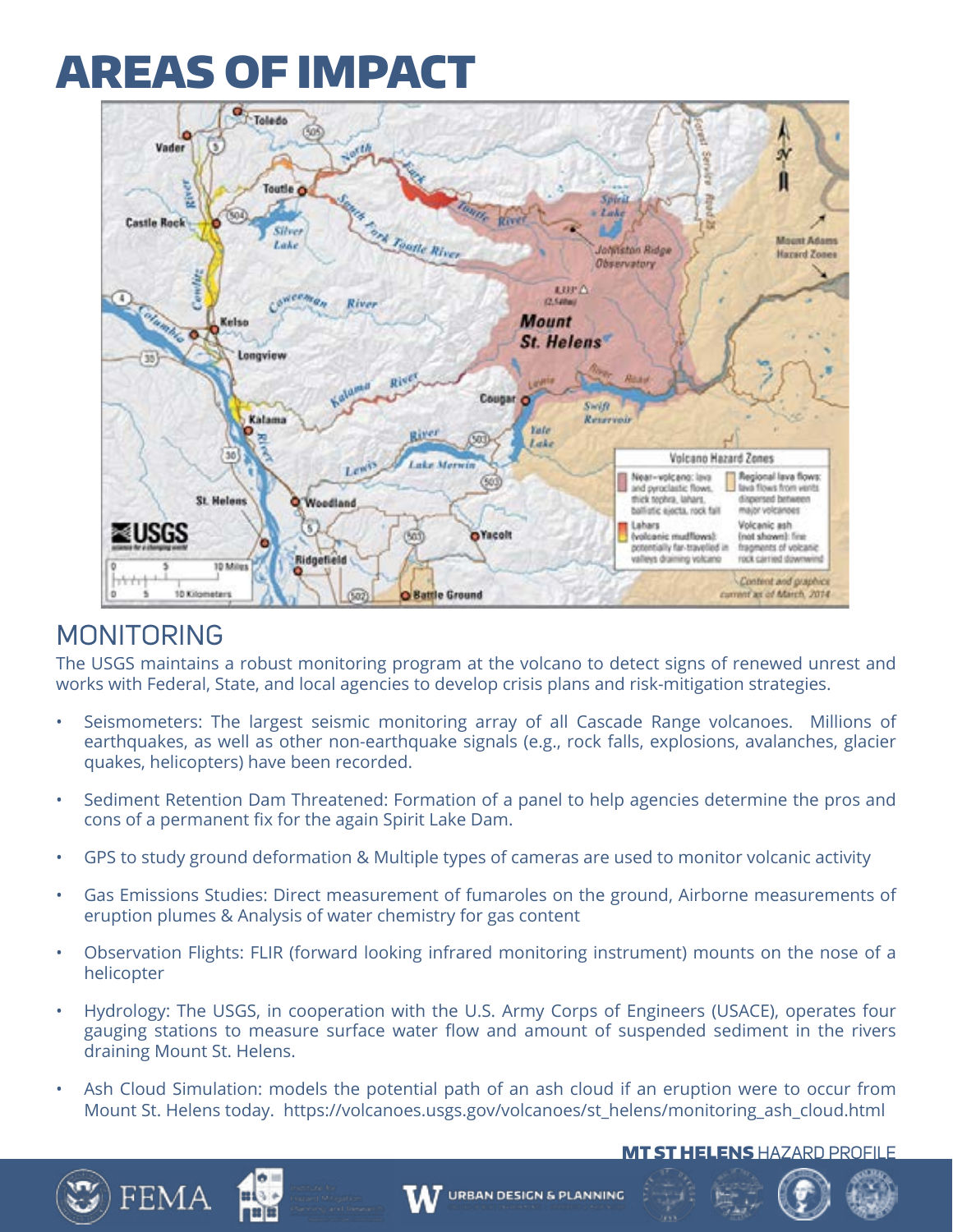### MOUNTAIN FACTS

| coordinates         | 46.2° N, 122.18° W                                                            |
|---------------------|-------------------------------------------------------------------------------|
| summit / elevation  | 2549 m / 8361 ft                                                              |
| last known eruption | 2008 CE                                                                       |
| population          | within 5 km / 78<br>10 km / 427<br>30 km / 2221<br>100 km / 2,173,101         |
| county              | Skamania                                                                      |
| nearby towns        | Castle Rock, WA<br>Olympia, WA<br>Vancouver, WA<br>Yakima, WA<br>Portland, OR |



### GEOLOGICAL SUMMARY

FEMA

Four eruptive stages formed the volcano beginning about 275,000 years ago. The early stages show that the volcano was mostly a cluster of domes surrounded by a scattered fan of rock fragments and particles left from earlier eruptions. About 3000 years ago thick basalt lava flows of moderate viscosity began to erupt between explosive ash and pumice activity. These thick, heavy lava flows buried large parts of a central cluster of domes built of the more explosive dacite, forming the beginning of the cone. Studies of each stage of eruptions it has been suggested that Mt St. Helen's magma system has evolved from earliest, simple, more silica-rich (explosive dacite) magma to the later, more complex basalt lava flows rich in iron and magnesium. Leading up to the momentous and violent May 1980 eruption, crystallized magma thrust from the interior of the volcano, began forming a bulge in the north flank. By mid May, due to pressure, the bulge was probably heading toward failure when a magnitude 5+ earthquake and subsequent debris avalanche carried away the bulge material. The abrupt release of pressure turned hot water in the system immediately into steam which expanded explosively into a hydrothermal blast directed laterally through the scar of the landslide.



MT ST HELENSHAZARD PROFILE

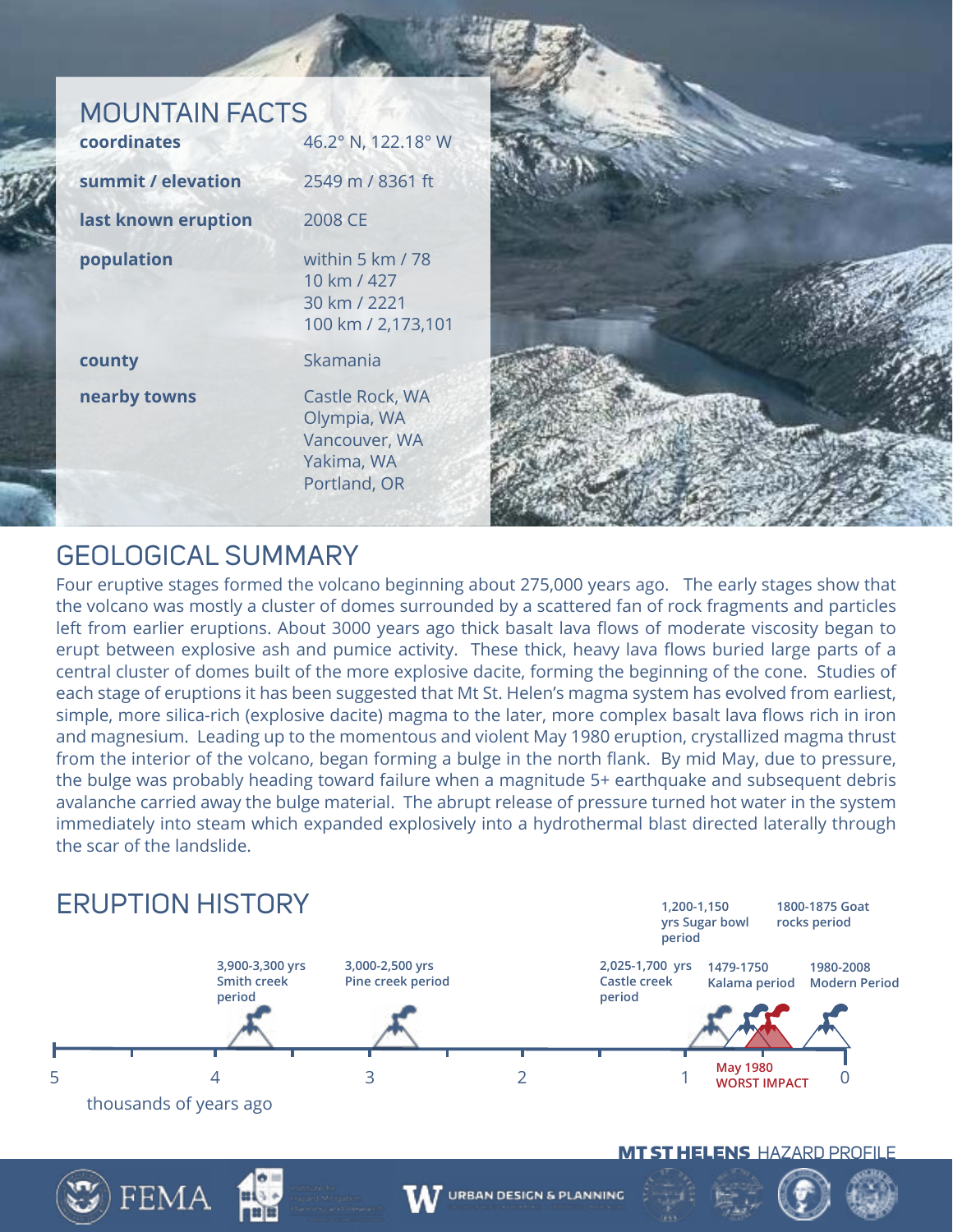### VOLCANO THREAT ASSESSMENT

## OVERALL THREAT VERY HIGH

## HAZARD THREAT HIGH (15)

## EXPOSURE THREAT HIGH(17.8)



#### **Overall Threat**

This is an overall ranking based on multiple factors including tectonic setting, population density, eruption frequency, and potential to erupt again. The variations in these factors make this volcano uniquely dangerous.

#### **Hazard Threat**

This includes volcano type, max volcano explosivity index, explosive activity, eruption recurrence, holocene - pyroclastic flows, lava flows, lahar, tsunami, hydrothermal explosion potential, sector collapse potential, primary lahar source, and historical unrest.

#### **Exposure Threat**

This is based on volcano population index, population downstream, historical fatalities and evacuations, local and regional aviation exposure, infrastructure, major development of sensitive areas, and populated island location.

#### **Current Monitoring**

This assesses the current ability to detect and track pre-eruptive and eruptive changes in realtime, including what is occurring. This assessment considers seismic, deformation, gas, hydrologic, and remote sensing monitoring capabilities.

BE INFORMED.

### MORE RESOURCES

#### **Suscribe to Volcano Notification Service**  http://volcanoes.usgs.gov/vns/

**Find Designated Public Shelter** Text SHELTER + ZIP code to 43362 (4FEMA)

## MAKE A PLAN.

BUILD A KIT. **Mount St. helens and Mount Adams Volcanic Region Coordination Plan** Washington Military Department (2014). Washington Emergency Management Division. https://volcanoes.usgs.gov/vsc/file\_mngr/file-132/mount-st.-helens---mount-adams-volcanic-regioncoordination-plan-october-2014.pdf

#### **Skamania County**

FEMA

Preparedness- Emergency Management http://www.skamania-dem.org/Preparedness.html

#### **Washington State Department of Natural Resources**

Volcano and Lahar Hazards Information about understanding volcano and lahar hazards as well as Emergency Preparedness. http://www.dnr.wa.gov/programs-and-services/geology/geologic-hazards/volcanoes-and-lahars

#### **MT ST HELENS** HAZARD PROFILE



#### **URBAN DESIGN & PLANNING**





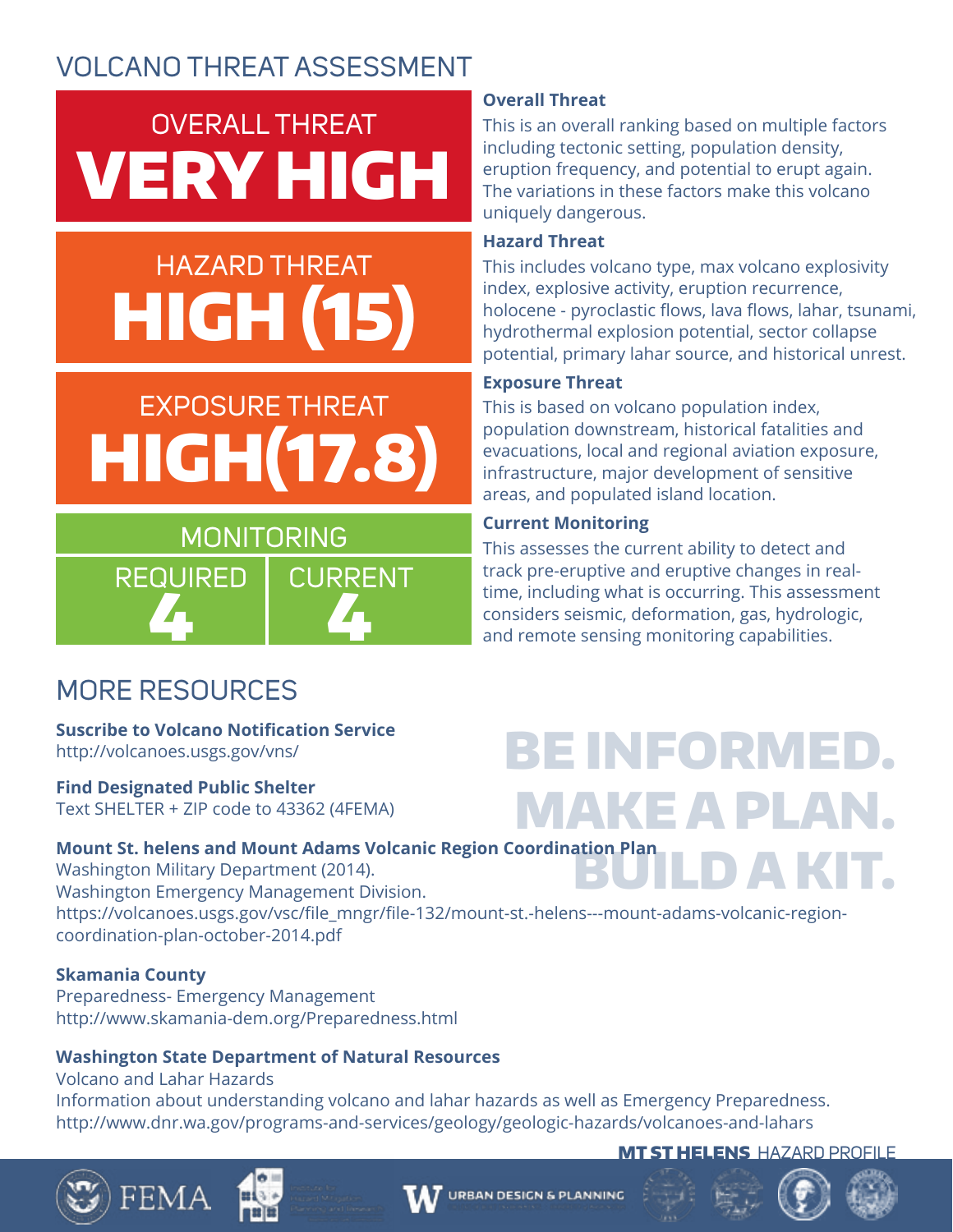# MT. BAKER, WA HAZARD PROFILE

Located in Northern Washington, in the Cascade Range, Mt Baker is second to Mt. St Helen's in thermal activity. It is about 31 miles from Bellingham, Whatcom County. Composed mainly of andesite lava flows and snow and ice covered, it is subject to flank collapse, which results in Lahars, flooding the Middle Fork and Nooksack Rivers.

Mt Baker is visible from Victoria, Nanaimo, and Vancouver, BC. From the south, the volcano dominates the Seattle, Bellingham, and Tacoma (when clear), skyline. On clear winter days, residents can see a dramatic increase in the steam cloud continuously puffing from the east side of the Volcano. The plume occurs as a result of cold air being heated by the thermal activity at the summit of Mt. Baker. A change the snow melt and resulting steam could signify a change in the interior output and possibly the first phase of an eruption.

Two fumaroles pathways, Dorr Fumarole, northeast of the summit and Sherman Crater to the south, allow in the sulfurous gases to reach the surface. Both sites show hydrothermal activity, which converts lavas to weak, yellowish clays. Sulphur is a commonly found around these exit pathways.

**FEMA** 

An hour drive from most urban centers, Mt Baker National Recreation area offers popular summer and winter activities.

**USGS research in the last decade shows Mount Baker to be the youngest of several volcanic centers in the area and one of the youngest volcanoes in the Cascade Range.** 



#### **MT BAKER HAZARD PROFILE**



**URBAN DESIGN & PLANNING**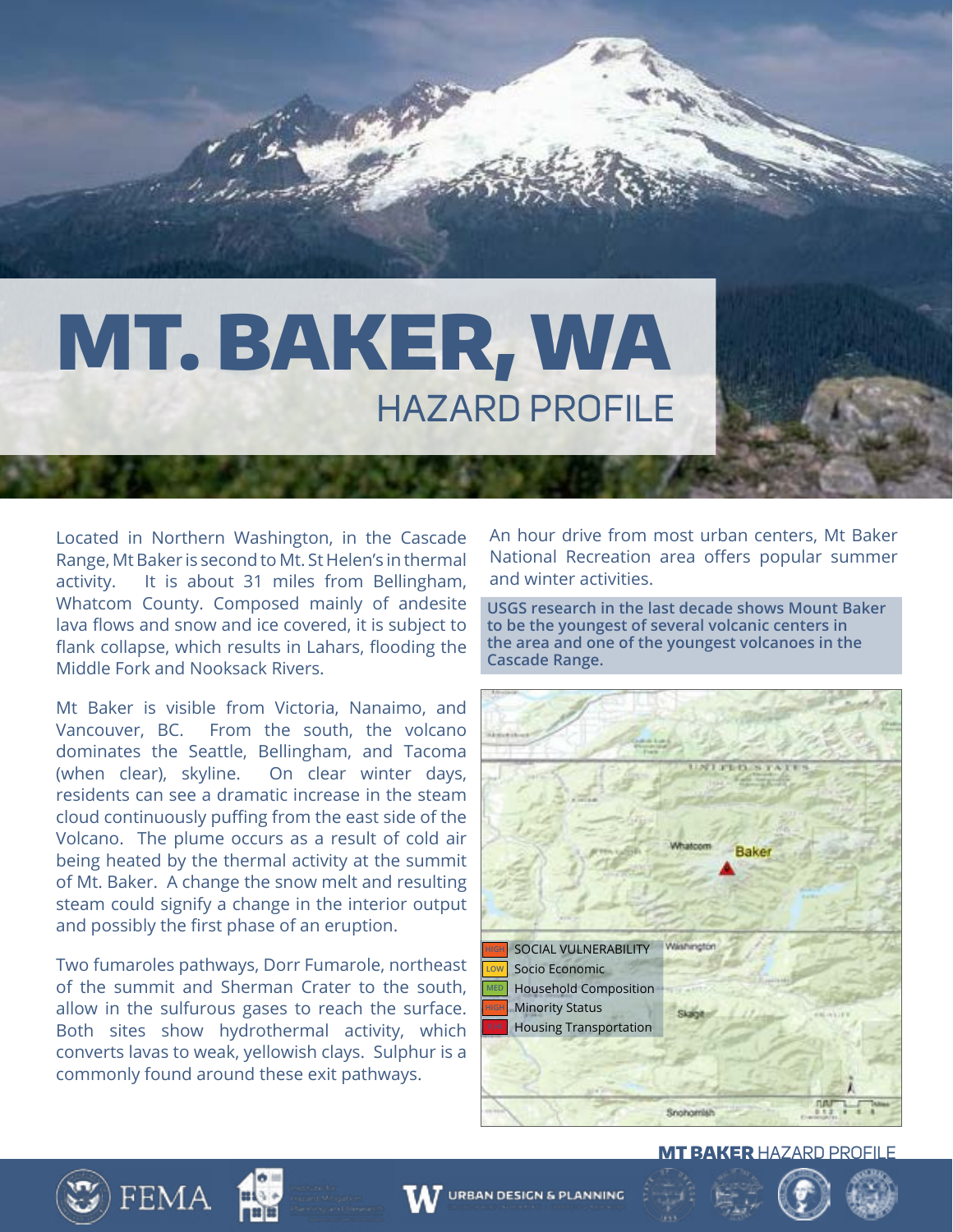## AREAS OF IMPACT



### MONITORING

- Based on observations and analysis, Mt. Baker is considered one of the most seismically quiet volcanoes in Washington State.
- The Pacific Northwest Seismic Network (PNSN) and Cascade Volcano Center (CVO) monitor earthquake activity at Mt Baker via two seismic stations located within 12 miles of the summit.
- The PNSN maintains 24 hour webcam seismometer data for stations MBW and SHUK
- Geochemical monitoring: Mt. Baker Volunteer Research Center, (MBVRC) periodically sample fumarole gases at Sherman Crater.
- The USGS conducted an eruption simulation based on actual wind direction and strength to calculate ash dispersal and thickness.
- Mount Baker is also monitored by several gravity stations, which were initially installed by the University of Washington in response to volcanic unrest in 1975.







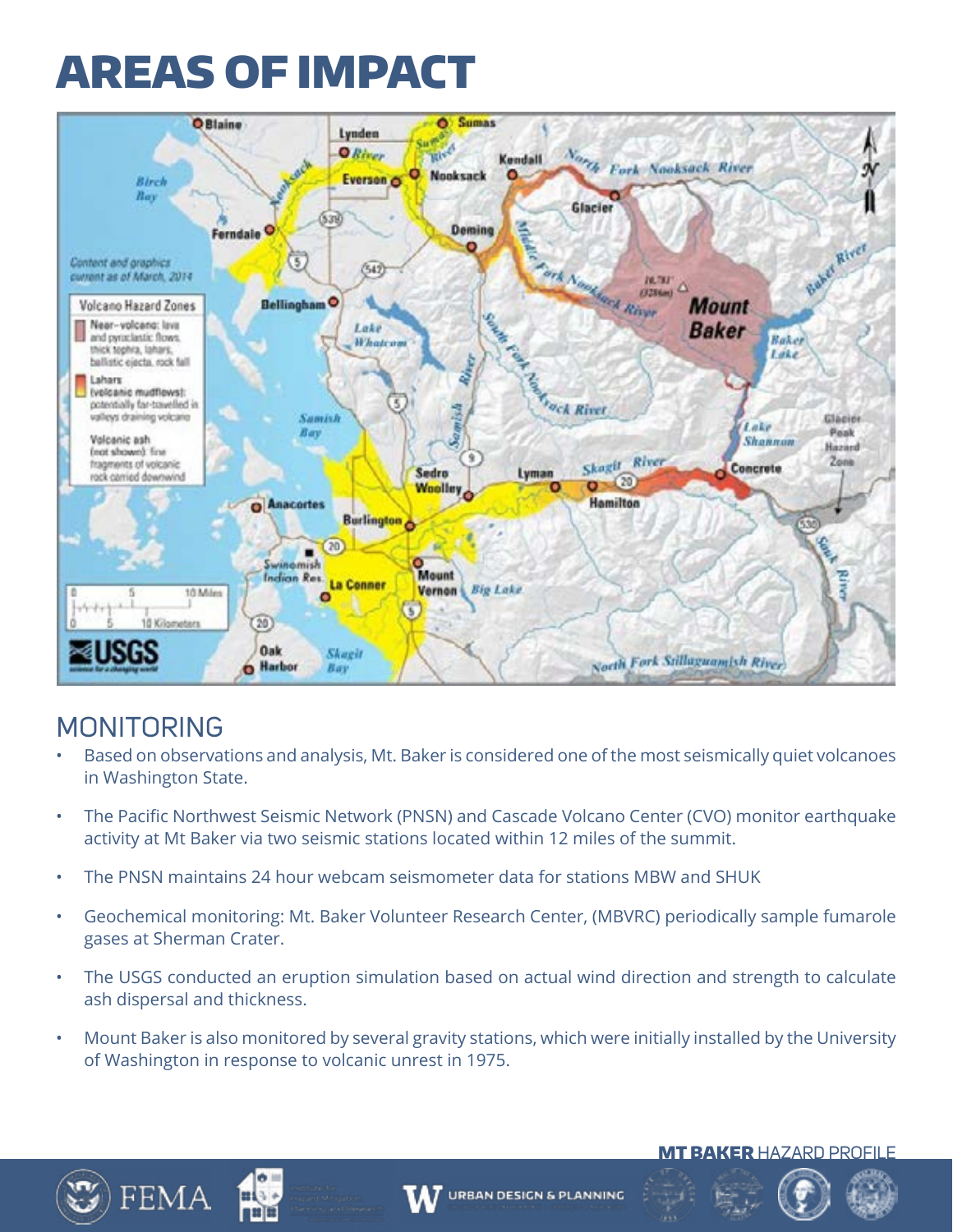| <b>MOUNTAIN FACTS</b><br>coordinates | 48.112° N, 121.113° W                                                                                                       |  |
|--------------------------------------|-----------------------------------------------------------------------------------------------------------------------------|--|
| summit / elevation                   | 3286 m / 10781 ft                                                                                                           |  |
| last known eruption                  | 1880CE                                                                                                                      |  |
| population                           | within 5 km / 0<br>10 km / 46<br>30 km / 8,568<br>100 km / 1,990,504                                                        |  |
| county                               | Whatcom                                                                                                                     |  |
| nearby communities                   | Glacier, Kendall,<br>Deming, Welcome,<br>Concrete, Hamilton,<br>Lyman, Sedro Woolley,<br>Nooksak,<br>Burlington, Bellingham |  |

### GEOLOGICAL SUMMARY

Mount Baker, the northernmost of Washington's volcanoes, is a glacier-clad andesitic stratovolcano constructed above the E flank of the eroded mid-Pleistocene Black Buttes volcano and SW of the early Pleistocene 4.5 x 8 km rhyodacitic Kulshan caldera. With the exception of the Schreibers Meadow cinder cone on the SE flank, which formed about 9800 years ago, Holocene volcanism has been confined to the central conduit. A major eruption about 6500 years ago was it's largest eruptive event during the Holocene, and was accompanied by a collapse that produced a lahars down the Nooksack drainage. Early settlers in the Puget Sound region as far away as Victoria, British Columbia, observed 19th-century activity, all of which consisted of relatively minor phreatic eruptions. Sherman Crater, the historically active crater immediately south of the summit, has been the site of increased steam emission since 1975.

### ERUPTION HISTORY

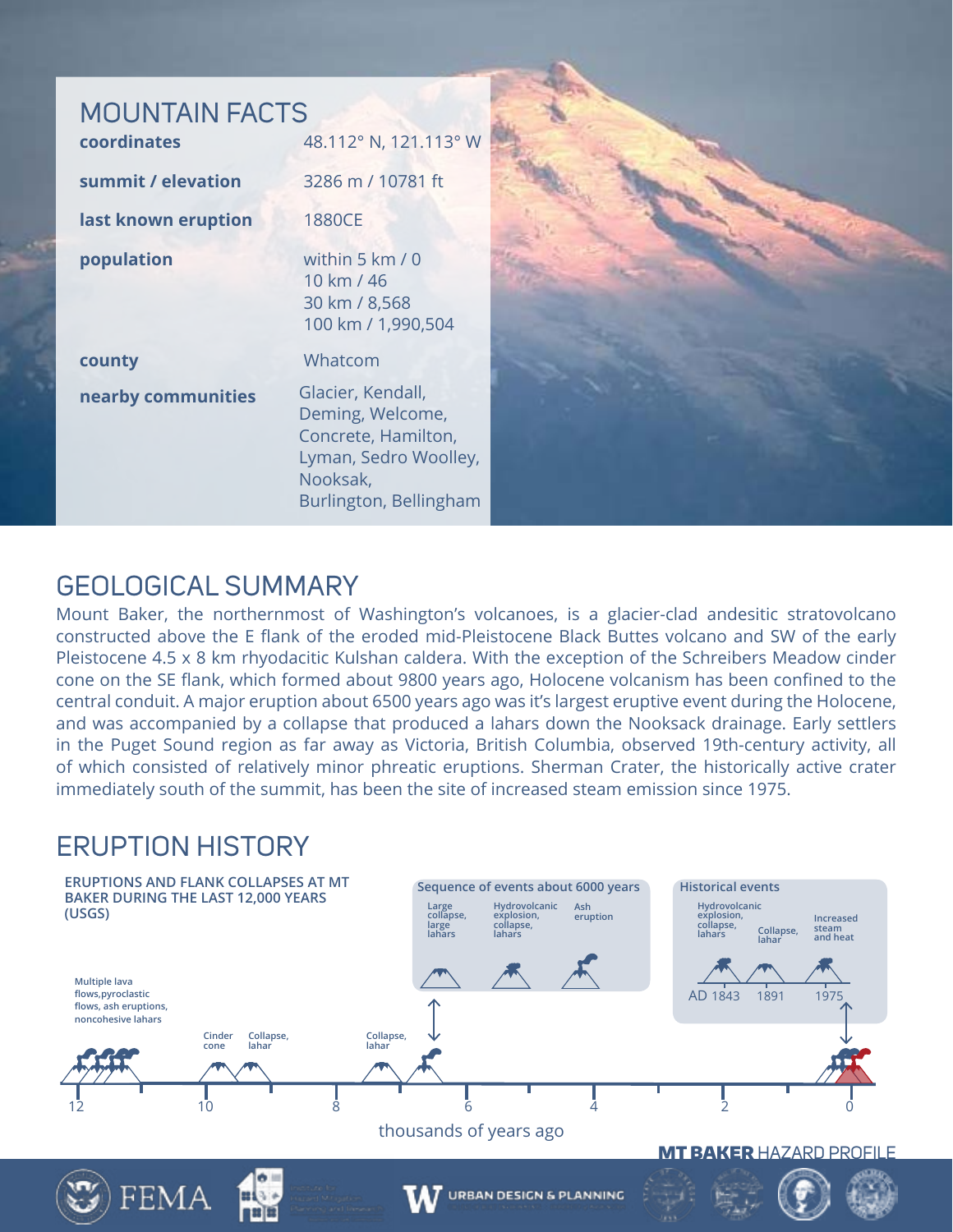### VOLCANO THREAT ASSESSMENT

## OVERALL THREAT VERY HIGH

## HAZARD THREAT HIGH (9)

## EXPOSURE THREAT HIGH(17.4)

### MONITORING REQUIRED | CURRENT 4 2

#### **Overall Threat**

This is an overall ranking based on multiple factors including tectonic setting, population density, eruption frequency, and potential to erupt again. The variations in these factors make this volcano uniquely dangerous.

#### **Hazard Threat**

This includes volcano type, max volcano explosivity index, explosive activity, eruption recurrence, holocene - pyroclastic flows, lava flows, lahar, tsunami, hydrothermal explosion potential, sector collapse potential, primary lahar source, and historical unrest.

#### **Exposure Threat**

This is based on volcano population index, population downstream, historical fatalities and evacuations, local and regional aviation exposure, infrastructure, major development of sensitive areas, and populated island location.

#### **Current Monitoring**

This assesses the current ability to detect and track pre-eruptive and eruptive changes in realtime, including what is occurring. This assessment considers seismic, deformation, gas, hydrologic, and remote sensing monitoring capabilities.

### MORE RESOURCES

**Suscribe to Volcano Notification Service**  http://volcanoes.usgs.gov/vns/

**Find Designated Public Shelter** Text SHELTER + ZIP code to 43362 (4FEMA)

#### **Mount Baker and Glacier Peak Coordination Plan**

Washington Military Department (2012). Washington Emergency Management Division. http://mil.wa.gov/emergency-management-division

#### **Whatcom County**

Volcano Information and Preparedness http://www.whatcomcounty.us/2030/Volcano

#### **Washington State Department of Natural Resources**

Volcano and Lahar Hazards Information about understanding volcano and lahar hazards as well as Emergency Preparedness. http://www.dnr.wa.gov/programs-and-services/geology/geologic-hazards/volcanoes-and-lahars

## BE INFORMED. MAKE A PLAN. BUILD A KIT.







#### **MT BAKER HAZARD PROFILE**



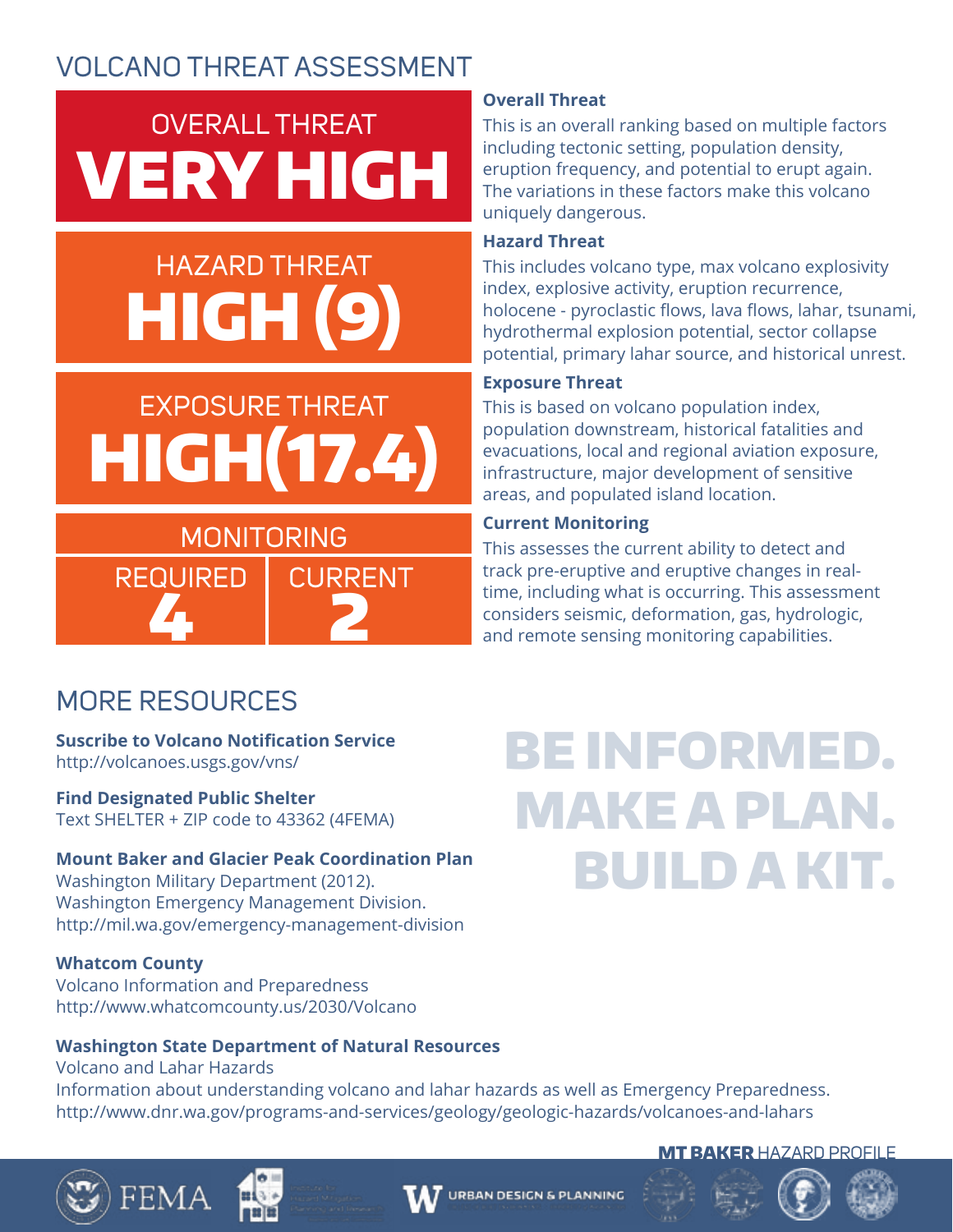

Mt. Rainier is an active volcano of the Cascade Range in Washington State. It stands 3 mi above sea level and about 30-40 SE of the Seattle–Tacoma metropolitan area. The tallest of the Cascade Volcanos, it stretches more than 14,400 ft above the Puget Lowlands. Its elevation and location make it an excellent collector of snow and ice. Mt. Rainer now holds more snow and ice than all the other Cascade Volcanos combined. Each year more than 2 million visitors come to Mt. Rainier National Park to admire its glaciers, alpine meadows, and icy ridges.

Combined with loose clay and rock fragments, the abundant supply of snow and ice, readily flows down the steeply cut glacial valleys of Mt. Rainier's flanks. These large and fast moving debris flows are a hazard to visitors and can threaten nearby river communities, surrounding rivers, and forests. Major lahars will level and absorb everything in its path, gaining momentum and likely affecting a wider range of communities.

At most risk is the west flank of the mountain, including the head of the Puyallup River because of the large amount of weakened clay-rich rock at high altitude which could release large landslides that would become swiftly moving, far reaching lahars.

These events would greatly affect the Puyallup River valley and to a lesser degree, the Nisqually River valley.

**Mount Rainier, the highest peak in the Cascade Range, towers above the city of Tacoma and forms a prominent landmark that dominates much of central Washington.** 



**MT RAINIER HAZARD PROFIL** 





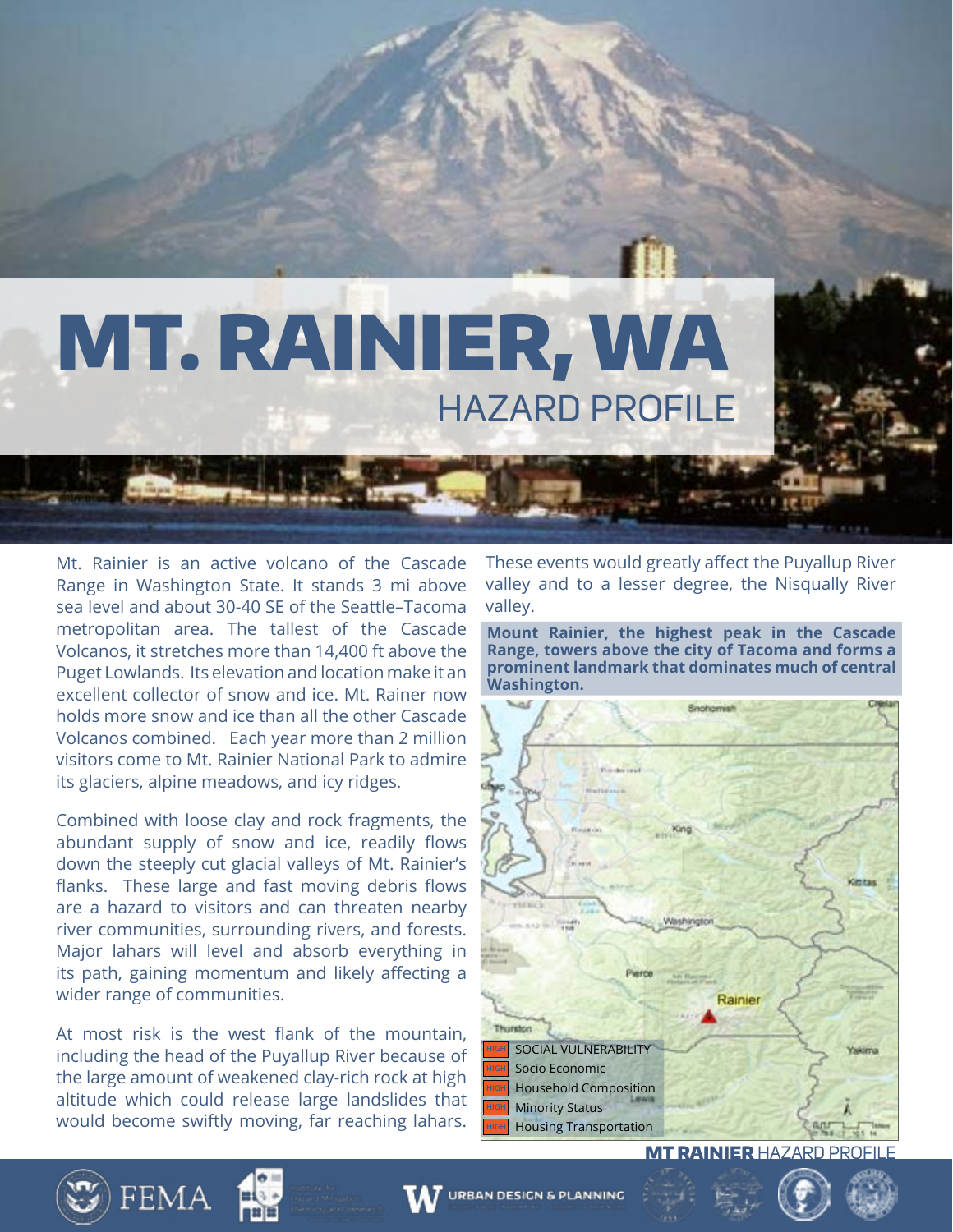## AREAS OF IMPACT



### MONITORING

The 2005 National Volcano Early Warning System (NVEWS) open-file report 2005-1164 shows Mt. Rainer to be a very high threat volcano but was only monitored at a level "2", although level "4" coverage was required. Improvements have been made since 2005 and further work is being planned by CVO and the National Parks Service to fill in remaining gaps in our monitoring efforts.

The higher risk level from lahar damage in Carbon and Puyallup River valleys encouraged the implementation of an array of 5 acoustic flow monitors (AFM) to detect lahar ground vibrations. Computerized evaluation of the resulting data can confirm the presence of a flowing lahar and issue automatic alerts.

Park officials and scientists have been a crucial partner by conducting research and monitoring in sensitive and very difficult terrain at Mt. Rainer.

- USGS, CVO, PNSN seismic station array of seismometers
- GPS instrument to monitor deformation,
- Tiltmeters to measure earth deformation which can precursor an eruption
- Gas monitors
- Temperature gauges
- web cams https://www.nps.gov/mora/learn/photosmultimedia/webcams.htm#CP\_JUMP\_636381
- 







#### extream flow gauges and the stream of the stream of the stream of the stream of the stream of the stream of the stream of the stream of the stream of the stream of the stream of the stream of the stream of the stream of th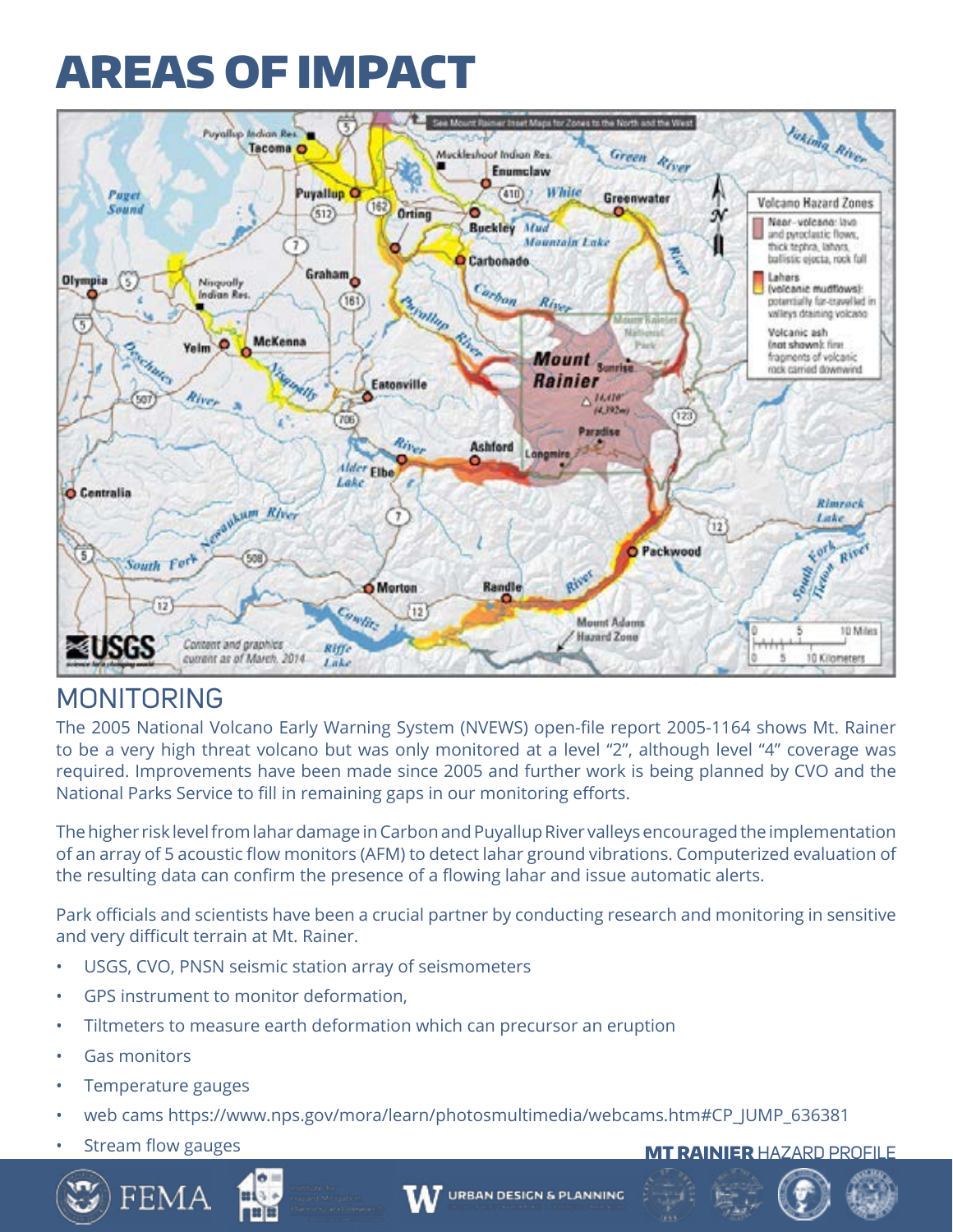### MOUNTAIN FACTS

| coordinates         | 46.853° N, 121.76° W                                                                                                                               |
|---------------------|----------------------------------------------------------------------------------------------------------------------------------------------------|
| summit / elevation  | 4,392 m / 14,406 ft                                                                                                                                |
| last known eruption | <b>1894CE</b>                                                                                                                                      |
| population          | within 5 km / 0<br>10 km / 128<br>30 km / 3187<br>100 km / 2,667,609                                                                               |
| county              | Pierce                                                                                                                                             |
| nearby communities  | Paradise, Sunrise,<br>Longmire, Ashford,<br>Packwood, Carbonado,<br>Greenwater, Enumclaw,<br>Buckley, Orting, Eatonville,<br>Elbe, Morton, Randle, |



Mount Rainier, at 4392 m the highest peak in the Cascade Range, forms a dramatic backdrop to the Puget Sound region. Large Holocene mudflows from collapse of this massive, heavily glaciated andesitic volcano have reached as far as the Puget Sound lowlands. The present summit was constructed within a large crater breached to the northeast formed by collapse of the volcano during a major explosive eruption about 5600 years that produced the widespread Osceola Mudflow. Rainier has produced eruptions throughout the Holocene, including about a dozen during the past 2600 years; the largest of these occurred about 2200 years ago. The present-day summit cone is capped by two overlapping craters. Extensive hydrothermal alteration of the upper portion of the volcano has contributed to its structural weakness; an active thermal system has caused periodic melting on flank glaciers and produced an elaborate system of steam caves in the summit icecap. Reported 19th-century eruptions have not left identifiable deposits, but a phreatic eruption may have taken place as recently as 1894.

McKenna, Graham, Puyallup, Tacoma, Yelm, Olympia

(Smithsonian Institute)

### ERUPTION HISTORY